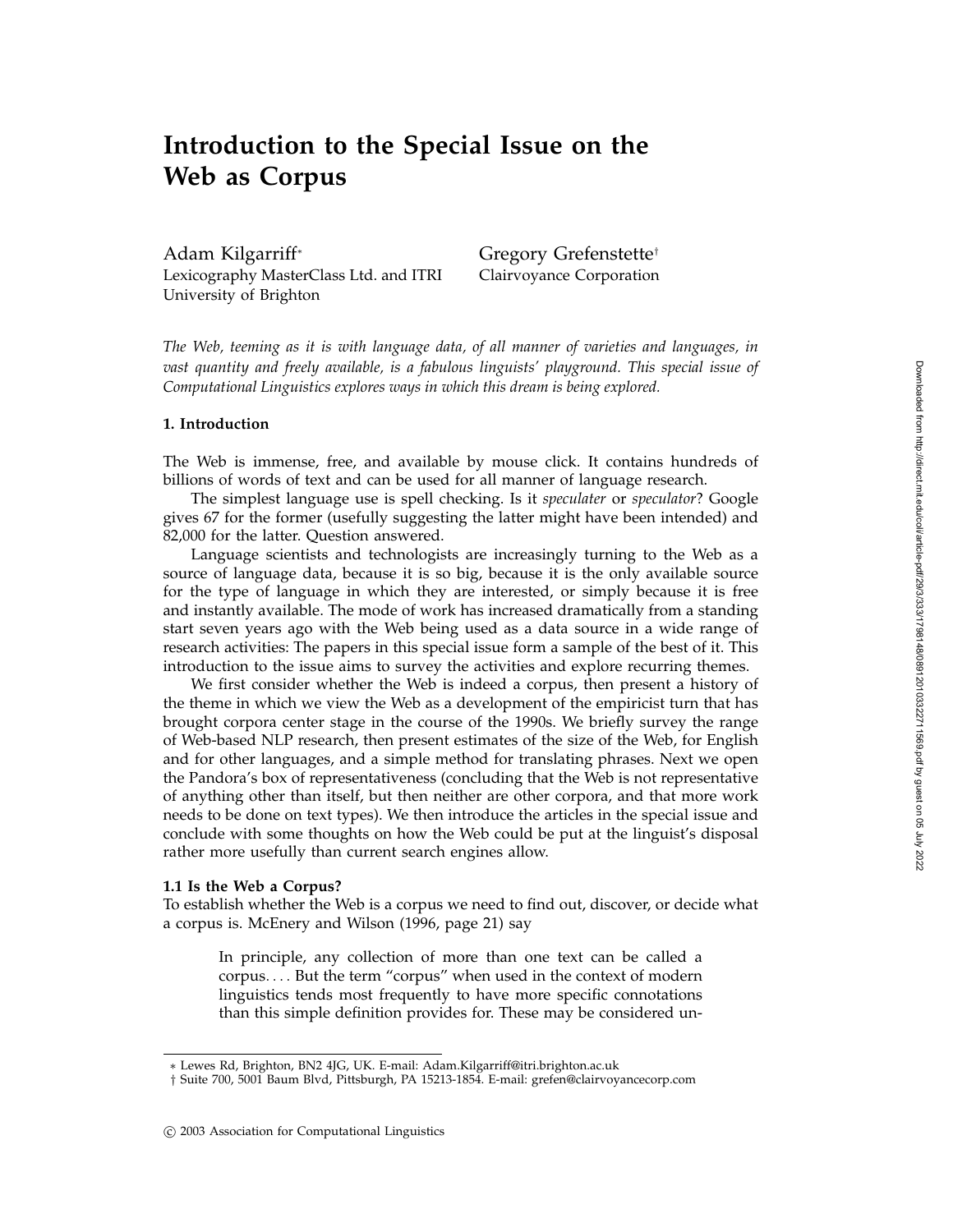Computational Linguistics Volume 29, Number 3

der four main headings: sampling and representativeness, finite size, machine-readable form, a standard reference.

We would like to reclaim the term from the connotations. Many of the collections of texts that people use and refer to as their corpus, in a given linguistic, literary, or language-technology study, do not fit. A corpus comprising the complete published works of Jane Austen is not a sample, nor is it representative of anything else. Closer to home, Manning and Schütze (1999, page 120) observe:

In Statistical NLP, one commonly receives as a corpus a certain amount of data from a certain domain of interest, without having any say in how it is constructed. In such cases, having more training data is normally more useful than any concerns of balance, and one should simply use all the text that is available.

We wish to avoid a smuggling of values into the criterion for corpus-hood. McEnery and Wilson (following others before them) mix the question "What is a corpus?" with "What is a good corpus (for certain kinds of linguistic study)?" muddying the simple question "Is corpus *x* good for task *y*?" with the semantic question "Is *x* a corpus at all?" The semantic question then becomes a distraction, all too likely to absorb energies that would otherwise be addressed to the practical one. So that the semantic question may be set aside, the definition of corpus should be broad. We define a corpus simply as "a collection of texts." If that seems too broad, the one qualification we allow relates to the domains and contexts in which the word is used rather than its denotation: *A corpus is a collection of texts when considered as an object of language or literary study.*

The answer to the question "Is the web a corpus?" is yes.

#### **2. History**

For chemistry or biology, the computer is merely a place to store and process information gleaned about the object of study. For linguistics, the object of study itself (in one of its two primary forms, the other being acoustic) is found on computers. Text is an information object, and a computer's hard disk is as valid a place to go for its realization as the printed page or anywhere else.

The one-million-word Brown corpus opened the chapter on computer-based language study in the early 1960s. Noting the singular needs of lexicography for big data, in the 1970s Sinclair and Atkins inaugurated the COBUILD project, which raised the threshold of viable corpus size from one million to, by the early 1980s, eight million words (Sinclair 1987). Ten years on, Atkins again took the lead with the development (from 1988) of the British National Corpus (BNC) (Burnard 1995), which raised horizons tenfold once again, with its 100 million words and was in addition widely available at low cost and covered a wide spectrum of varieties of contemporary British English. <sup>1</sup> As in all matters Zipfian, logarithmic graph paper is required. Where corpus size is concerned, the steps of interest are 1, 10, 100,  $\dots$ , not 1, 2, 3,  $\dots$ 

Corpora crashed into computational linguistics at the 1989 ACL meeting in Vancouver, but they were large, messy, ugly objects clearly lacking in theoretical integrity in all sorts of ways, and many people were skeptical regarding their role in the discipline. Arguments raged, and it was not clear whether corpus work was an acceptable

<sup>1</sup> Across the Atlantic, a resurgence in empiricism was led by the success of the noisy-channel model in speech recognition (see Church and Mercer [1993] for references).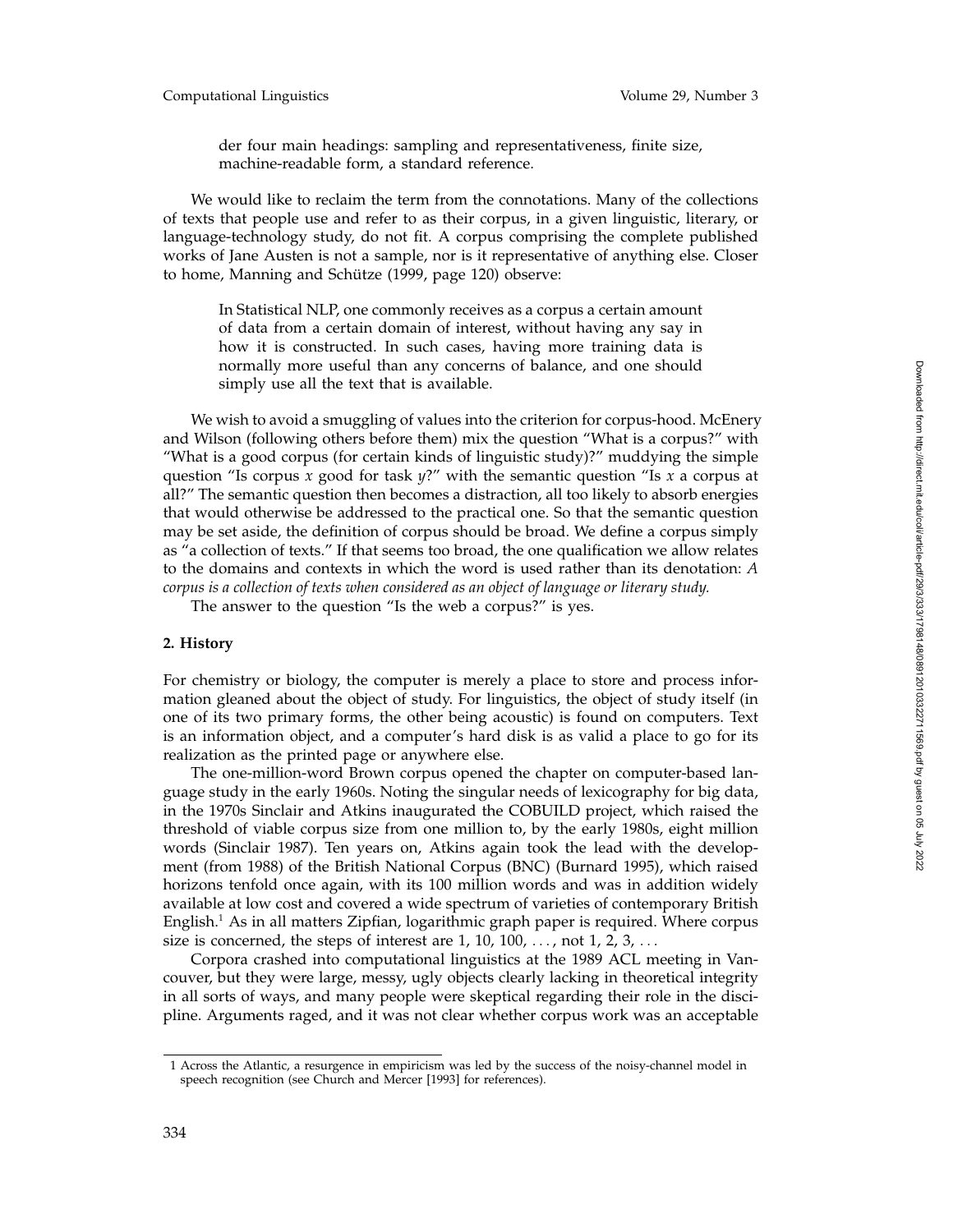part of the field. It was only with the highly successful 1993 special issue of this journal, "Using Large Corpora" (Church and Mercer 1993), that the relation between computational linguistics and corpora was consummated.

There are parallels with Web corpus work. The Web is anarchic, and its use is not in the familiar territory of computational linguistics. However, as students with no budget or contacts realize, it is the obvious place to obtain a corpus meeting their specifications, as companies want the research they sanction to be directly related to the language types they need to handle (almost always available on the Web), as copyright continues to constrain "traditional" corpus development, <sup>2</sup> as people want to explore using more data and different text types, so Web-based work will grow.

The Web walked in on ACL meetings starting in 1999. Rada Mihalcea and Dan Moldovan (1999) used hit counts for carefully constructed search engine queries to identify rank orders for word sense frequencies, as an input to a word sense disambiguation engine. Philip Resnik (1999) showed that parallel corpora—until then a promising research avenue but largely constrained to the English-French Canadian Hansard—could be found on the Web: We can grow our own parallel corpus using the many Web pages that exist in parallel in local and in major languages. We are glad to have the further development of this work (co-authored by Noah Smith) presented in this special issue. In the student session of ACL 2000, Rosie Jones and Rayid Ghani (2001) showed how, using the Web, one can build a language-specific corpus from a single document in that language. In the main session Atsushi Fujii and Tetsuya Ishikawa (2000) demonstrated that descriptive, definition-like collections can be acquired from the Web.

## **2.1 Some Current Themes**

Since then there have been many papers, at ACL and elsewhere, and we can mention only a few. The EU MEANING project (Rigau et al. 2002) takes forward the exploration of the Web as a data source for word sense disambiguation, working from the premise that within a domain, words often have just one meaning, and that domains can be identified on the Web. Mihalcea and Tchklovski complement this use of Web as corpus with Web technology to gather manual word sense annotations on the Word Expert Web site.<sup>3</sup> Santamaría et al., in this issue, discuss how to link word senses to Web directory nodes, and thence to Web pages.

The Web is being used to address data sparseness for language modeling. In addition to Keller and Lapata (this issue) and references therein, Volk (2001) gathers lexical statistics for resolving prepositional phrase attachments, and Villasenor-Pineda et al. (2003) "balance" their corpus using Web documents.

The information retrieval community now has a Web track as a component of its TREC evaluation initiative. The corpus for this exercise is a substantial (around 100GB) sample of the Web, largely using documents in the .gov top level domain, as frozen at a given date (Hawking et al. 1999).

The Web has recently been used by groups at Sheffield and Microsoft, among others, as a source of answers for question-answering applications, in a merge of search engine and language-processing technologies (Greenwood, Roberts, and Gaizauskas

<sup>2</sup> Lawyers may argue that the legal issues for Web corpora are no different from those around non-Web corpora. However, first, language researchers can develop Web corpora just by saving Web pages on their own computer without any copying, thereby avoiding copyright issues, and second, a Web corpus is a very minor subspecies of the caches and indexes held by search engines and assorted other components of the infrastructure of the Web: If a Web corpus is infringing copyright, then it is merely doing on a small scale what search engines such as Google are doing on a colossal scale.

<sup>3</sup> http://teach-computers.org/word-expert.html .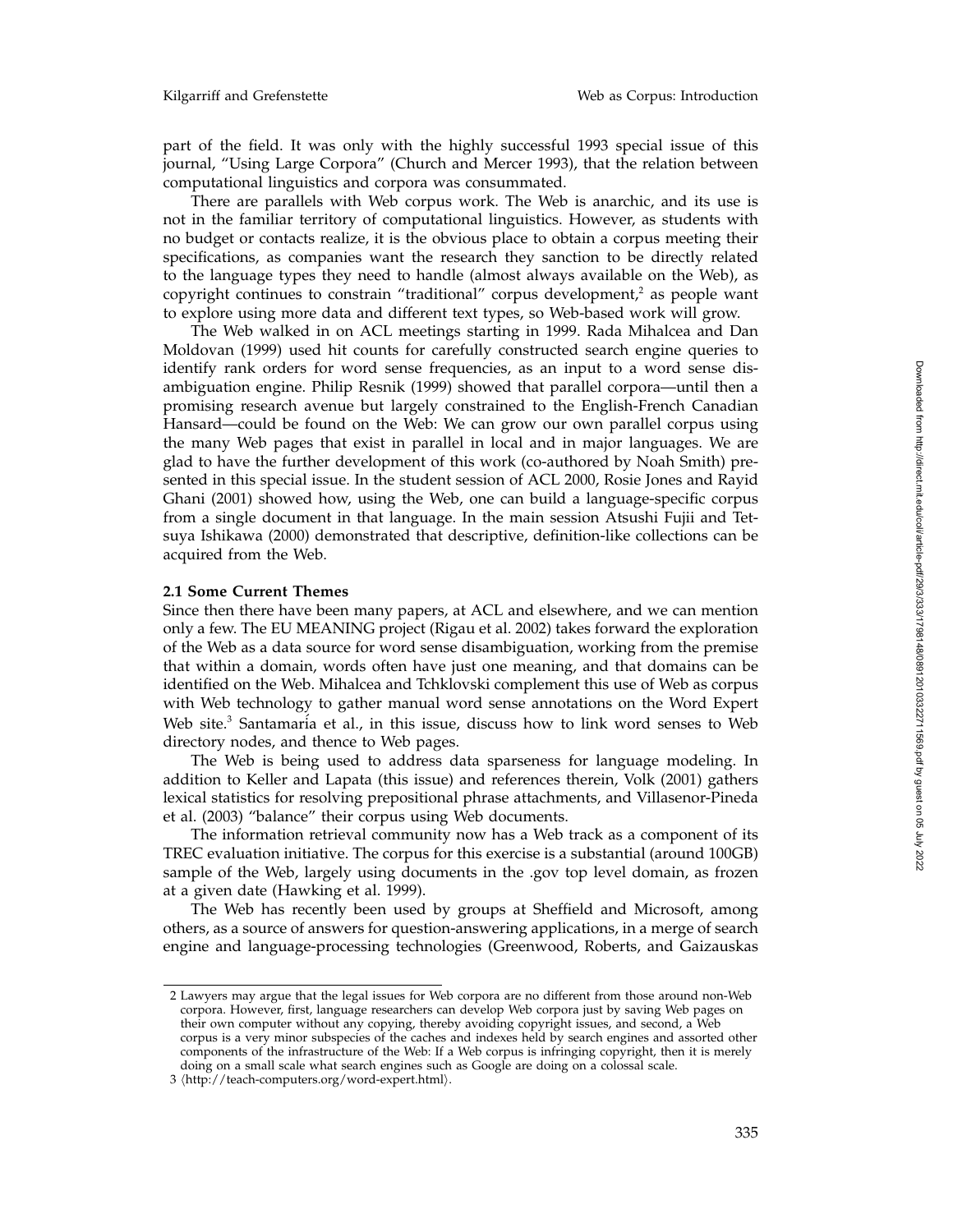2002; Dumais et al. 2002). AnswerBus (Zheng 2002) will answer questions posed in English, German, French, Spanish, Italian, and Portuguese.

Naturally, the Web is also coming into play in other areas of linguistics. Agirre et al. 2000) are exploring the automatic population of existing ontologies using the Web as a source for new instances. Varantola (2000) shows how translators can use "just-in-time" sublanguage corpora to choose correct target language terms for areas in which they are not expert. Fletcher (2002) demonstrates methods for gathering and using Web corpora in a language-teaching context.

### **2.2 The 100M Words of the BNC**

One hundred million words is a large enough corpus for many empirical strategies for learning about language, either for linguists and lexicographers (Baker, Fillmore, and Lowe 1998; Kilgarriff and Rundell 2002) or for technologies that need quantitative information about the behavior of words as input (most notably parsers [Briscoe and Carroll 1997; Korhonen 2000]). However, for some purposes, it is not large enough. This is an outcome of the Zipfian nature of word frequencies. Although 100 million is a huge number, and the BNC contains ample information on the dominant meanings and usage patterns for the 10,000 words that make up the core of English, the bulk of the lexical stock occurs less than 50 times in the BNC, which is not enough to draw statistically stable conclusions about the word. For rarer words, rare meanings of common words, and combinations of words, we frequently find no evidence at all. Researchers are obliged to look to larger data sources (Keller and Lapata, this issue; also Section 3.3). They find that probabilistic models of language based on very large quantities of data, even if those data are noisy, are better than ones based on estimates (using sophisticated smoothing techniques) from smaller, cleaner data sets.

Another argument is made vividly by Banko and Brill (2001). They explore the performance of a number of machine learning algorithms (on a representative disambiguation task) as the size of the training corpus grows from a million to a billion words. All the algorithms steadily improve in performance, though the question "Which is best?" gets different answers for different data sizes. The moral: Performance improves with data size, and getting more data will make more difference than fine-tuning algorithms.

## **2.3 Giving and Taking**

Dragomir Radev has made a useful distinction between NLP "giving" and "taking." 4 NLP can give to the Web technologies such as summarization (for Web pages or Web search results); machine translation; multilingual document retrieval; questionanswering and other strategies for finding not only the right document, but the right part of a document; and tagging, parsing, and other core technologies (to improve indexing for search engines, the viability of this being a central information retrieval research question for the last 20 years). "Taking" is, simply, using the Web as a source of data for any CL or NLP goal and is the theme of this special issue. If we focus too closely on the giving side of the equation, we look only at short to medium-term goals. For the longer term, for "giving" as well as for other purposes, a deeper understanding of the linguistic nature of the Web and its potential for CL/NLP is required. For that, we must take the Web itself, in whatever limited way, as an object of study.

Much Web search engine technology has been developed with reference to language technology. The prototype for AltaVista was developed in a joint project be-

<sup>4</sup> In remarks made in a panel discussion at the Empirical NLP Conference, Hong Kong, October 2002.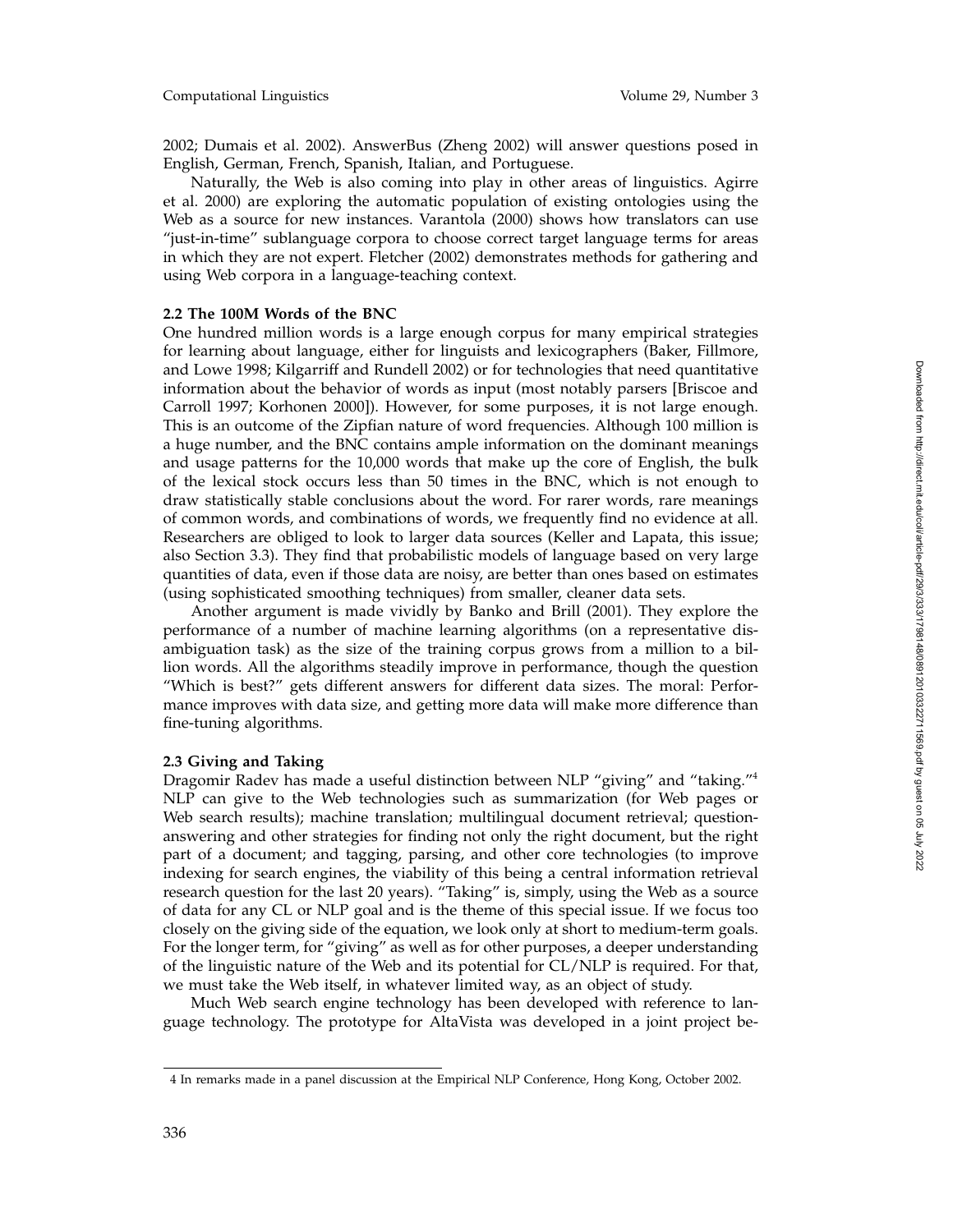tween Oxford University Press (exploring methods for corpus lexicography [Atkins 1993]) and DEC (interested in fast access to very large databases). Language identification algorithms (Beesley 1988; Grefenstette 1995), now widely used in Web search engines, were developed as NLP technology. The special issue explores a "homecoming" of Web technologies, with the Web now feeding one of the hands that fostered it.

# **3. Web Size and the Multilingual Web**

There were 56 million registered network addresses in July 1999, 125 million in January 2001, and 172 million in January 2003. A plot of this growth of the Web in terms of computer hosts can easily be generated. Linguistic aspects take a little more work and can be estimated only by sampling and extrapolation. Lawrence and Giles (1999) compared the overlap between page lists returned by different Web browsers over the same set of queries and estimated that, in 1999, there were 800 million indexable Web pages available. By sampling pages, and estimating an average page length of seven to eight kilobytes of nonmarkup text, they concluded that there might be six terabytes of text available then. In 2003, Google claims to search four times this number of Web pages, which raises the number of bytes of text available just through this one Web server to over 20 terabytes from directly accessible Web pages. At an average of 10 bytes per word, a generous estimate for Latin-alphabet languages, that suggests two thousand billion words.

The Web is clearly a multilingual corpus. How much of it is English? Xu (2000) estimated that 71% of the pages (453 million out of 634 million Web pages indexed by the Excite engine at that time) were written in English, followed by Japanese (6.8%), German (5.1%), French (1.8%), Chinese (1.5%), Spanish (1.1%), Italian (0.9%), and Swedish  $(0.7\%)$ .

We have measured the counts of some English phrases according to various search engines over time and compared them with counts in the BNC, which we know has 100 million words. Table 1 shows these counts in the BNC, on AltaVista in 1998 and in 2001, and then on Alltheweb in 2003. For example, the phrase *deep breath* appears 732 times in the BNC. It was indexed 54,550 times by AltaVista in 1998. This rose

#### **Table 1**

| $,$ $\mu_{\mathcal{D}}$                      |                |                         |                         |                           |
|----------------------------------------------|----------------|-------------------------|-------------------------|---------------------------|
| Sample Phrase                                | BNC<br>(100 M) | <b>WWW</b><br>Fall 1998 | <b>WWW</b><br>Fall 2001 | <b>WWW</b><br>Spring 2003 |
| medical treatment<br>prostate cancer         | 414<br>39      | 46,064<br>40,772        | 627,522<br>518,393      | 1,539,367<br>1,478,366    |
| deep breath                                  | 732            | 54,550                  | 170,921                 | 868,631                   |
| acrylic paint                                | 30             | 7,208                   | 43,181                  | 151,525                   |
| perfect balance<br>electromagnetic radiation | 38<br>39       | 9,735<br>17,297         | 35,494<br>69,286        | 355,538<br>258,186        |
| powerful force                               | 71             | 17,391                  | 52,710                  | 249,940                   |
| concrete pipe                                | 10             | 3,360                   | 21,477                  | 43,267                    |
| upholstery fabric                            | 6              | 3,157                   | 8,019                   | 82,633                    |
| vital organ                                  | 46             | 7,371                   | 28,829                  | 35,819                    |

Frequencies of English phrases in the BNC and on AltaVista in 1998 and 2001, and on AlltheWeb in 2003. The counts for the BNC and AltaVista are for individual occurrences of the phrase. The counts for AlltheWeb are page counts (the phrase may appear more than once on any page).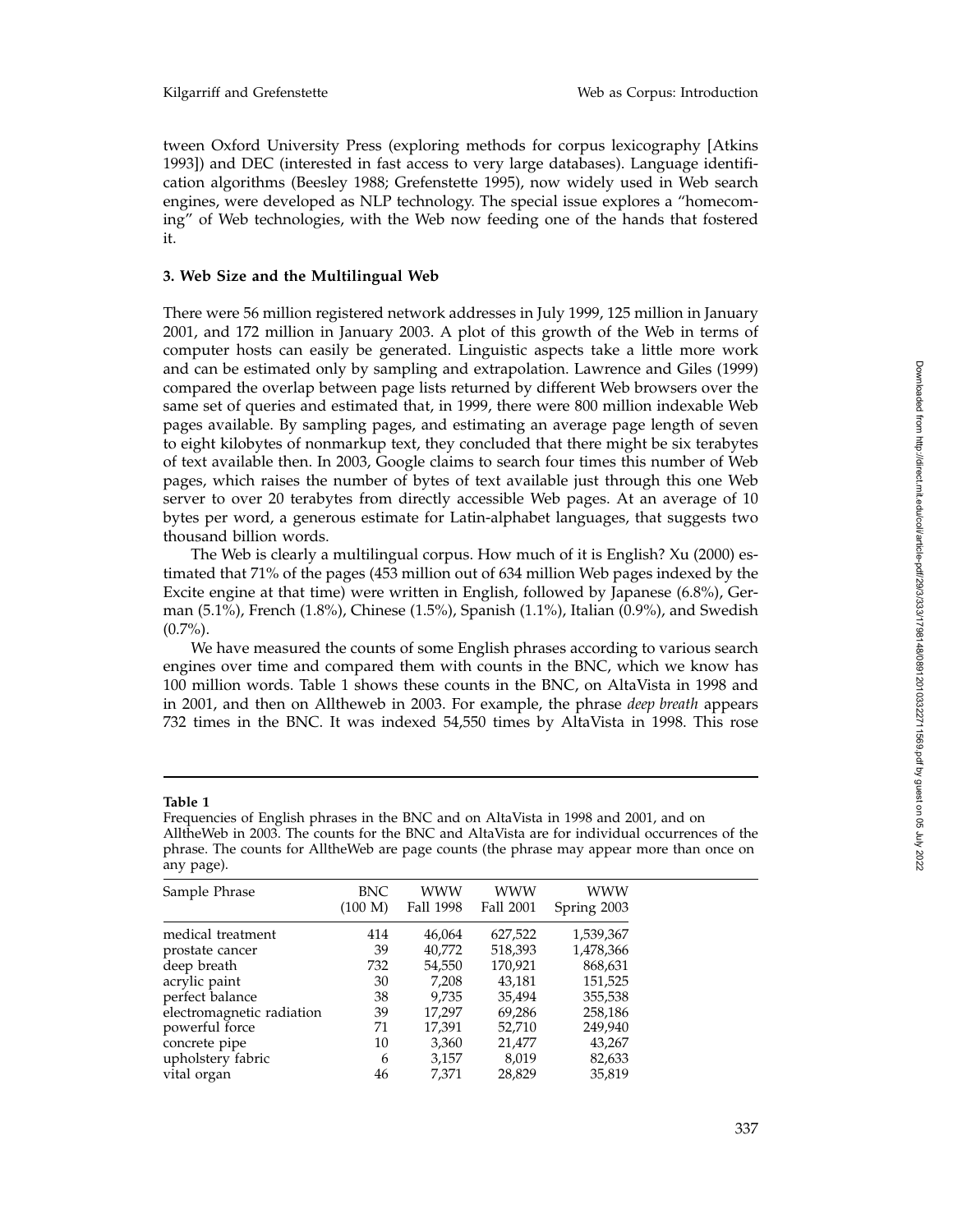to 170,921 in 2001. And in 2003, we could find 868,631 Web pages containing the contiguous words *deep breath* according to AlltheWeb. The numbers found through the search engines are more than three orders of magnitude higher than the BNC counts, giving a first indication of the size of the English corpus available on the Web.

We can derive a more precise estimate of the number of words available through a search engine by using the counts of function words as predictors of corpus size. Function words, such as *the* , *with*, and *in*, occur with a frequency that is relatively stable over many different types of texts. From a corpus of known size, we can calculate the frequency of the function words and extrapolate. In the 90-million-word written-English component of the BNC, *the* appears 5,776,487 times, around seven times for every 100 words. In the U.S. Declaration of Independence, *the* occurs 84 times. We predict that the Declaration is about  $84 \times 100/7 = 1,200$  words long. In fact, the text contains about 1,500 words. Using the frequency of one word gives a first approximation. A better result can be obtained by using more data points.

From the first megabyte of the German text found in the European Corpus Initiative Multilingual Corpus, $5$  we extracted frequencies for function words and other short, common words. We removed from the list words that were also common words in other languages. <sup>6</sup> AltaVista provided, on its results pages, along with a page count for a query, the number of times that each query word was found on the Web. <sup>7</sup> Table 2 shows the relative frequency of the words from our known corpus, the index frequencies that AltaVista gave (February 2000), and the consequent estimates of the size of the German-language Web indexed by AltaVista.

We set aside words which give discrepant predictions (too high or too low) as (1) AltaVista does not record in its index the language a word comes from, so the count for the string *die* includes both the German and English occurrences, and (2) a word might be under- or overrepresented in the training corpus or on the Web (consider *here*, which occurs very often in "click here"). Averaging the remaining predictions gives an estimate of three billion words of German that could be accessed through AltaVista on the day in February 2000 that we conducted our test.

| וכו<br>Ш |  |
|----------|--|
|----------|--|

|  |  |  |  |  | Short German words in the ECI corpus and via AltaVista, giving German Web estimates. |  |
|--|--|--|--|--|--------------------------------------------------------------------------------------|--|
|  |  |  |  |  |                                                                                      |  |

| Word    | Known-Size-Corpus<br>Relative Frequency | AltaVista<br>Frequency | Prediction for<br>German-Language Web |
|---------|-----------------------------------------|------------------------|---------------------------------------|
| oder    | 0.00561180                              | 13,566,463             | 2,417,488,684                         |
| sind    | 0.00477555                              | 11,944,284             | 2,501,132,644                         |
| auch    | 0.00581108                              | 15,504,327             | 2,668,062,907                         |
| wird    | 0.00400690                              | 11,286,438             | 2,816,750,605                         |
| nicht   | 0.00646585                              | 18,294,174             | 2,829,353,294                         |
| eine    | 0.00691066                              | 19,739,540             | 2,856,389,983                         |
| sich    | 0.00604594                              | 17,547,518             | 2,902,363,900                         |
| ist     | 0.00886430                              | 26,429,327             | 2,981,546,991                         |
| auf     | 0.00744444                              | 24,852,802             | 3,338,438,082                         |
| und     | 0.02892370                              | 101,250,806            | 3,500,617,348                         |
| Average |                                         |                        | 3,068,760,356                         |

<sup>5</sup> http://www.elsnet.org/resources/eciCorpus.html.

<sup>6</sup> These lists of short words and frequencies were initially used to create a language identifier.

<sup>7</sup> AltaVista has recently stopped providing information about how often individual words in a query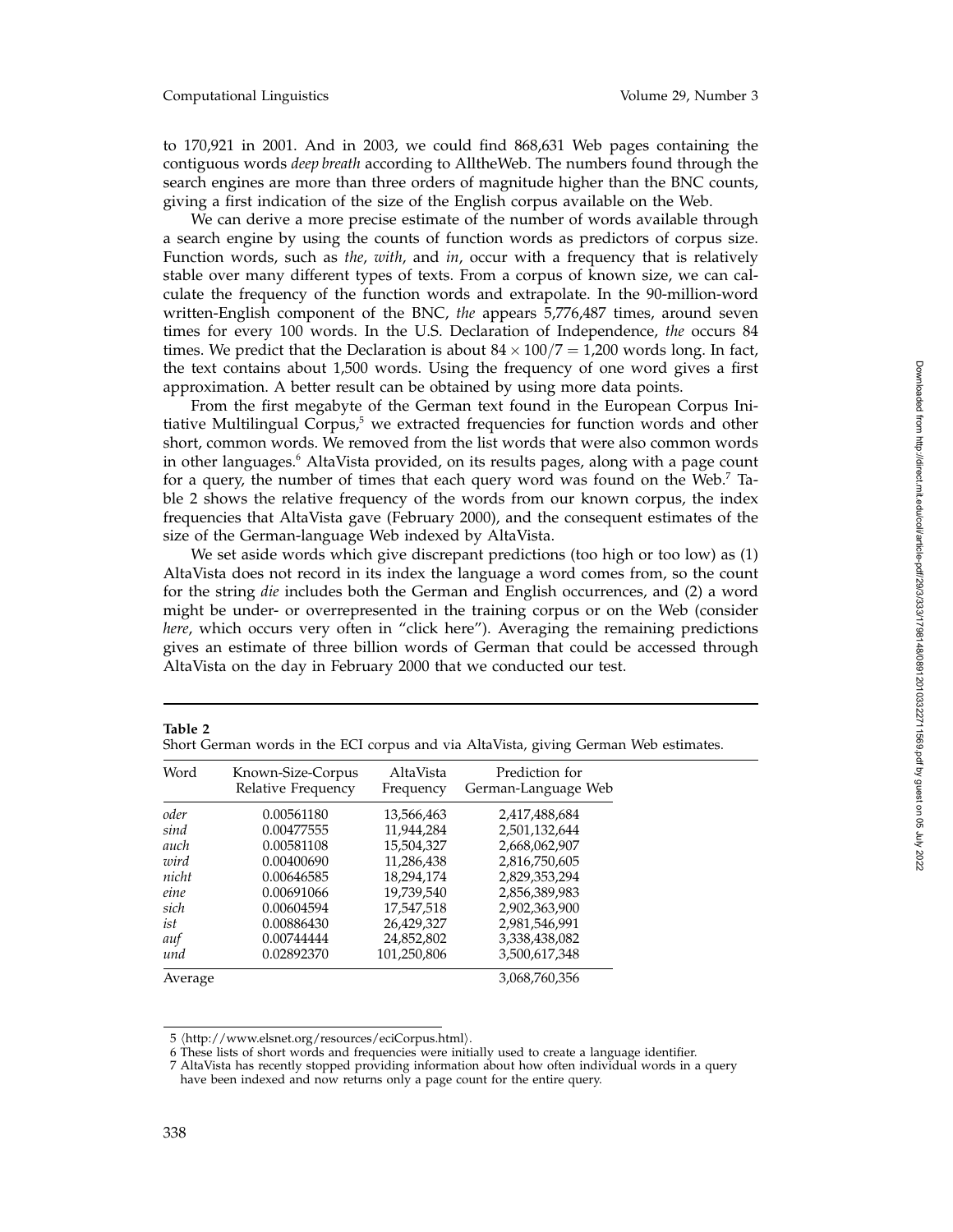| Language   | Web Size    | Language   | Web Size       |
|------------|-------------|------------|----------------|
| Albanian   | 10,332,000  | Catalan    | 203,592,000    |
| Breton     | 12,705,000  | Slovakian  | 216,595,000    |
| Welsh      | 14,993,000  | Polish     | 322,283,000    |
| Lithuanian | 35,426,000  | Finnish    | 326,379,000    |
| Latvian    | 39.679.000  | Danish     | 346.945.000    |
| Icelandic  | 53,941,000  | Hungarian  | 457,522,000    |
| Basque     | 55,340,000  | Czech      | 520,181,000    |
| Latin      | 55,943,000  | Norwegian  | 609,934,000    |
| Esperanto  | 57.154.000  | Swedish    | 1,003,075,000  |
| Roumanian  | 86,392,000  | Dutch      | 1,063,012,000  |
| Irish      | 88,283,000  | Portuguese | 1,333,664,000  |
| Estonian   | 98,066,000  | Italian    | 1,845,026,000  |
| Slovenian  | 119,153,000 | Spanish    | 2,658,631,000  |
| Croatian   | 136,073,000 | French     | 3,836,874,000  |
| Malay      | 157,241,000 | German     | 7,035,850,000  |
| Turkish    | 187,356,000 | English    | 76,598,718,000 |
|            |             |            |                |

| ۰,<br>×<br>×<br>٠ |
|-------------------|
|-------------------|

Estimates of Web size in words, as indexed by AltaVista, for various languages.

This technique has been tested on controlled data (Grefenstette and Nioche 2000) in which corpora of different languages were mixed in various proportions and found to give reliable results. Table 3 provides estimates for the number of words that were available in 30 different Latin-script languages through AltaVista in March 2001. English led the pack with 76 billion words, and seven additional languages already had over a billion.

From the table, we see that even "smaller" languages such as Slovenian, Croatian, Malay, and Turkish have more than one hundred million words on the Web. Much of the research that has been undertaken on the BNC simply exploits its scale and could be transferred directly to these languages.

The numbers presented in Table 3 are lower bounds, for a number of reasons:

- AltaVista covers only a fraction of the indexable Web pages available (the fraction was estimated at just 15% by Lawrence and Giles [1999]).
- AltaVista may be biased toward North American (mainly English-language) pages by the strategy it uses to crawl the Web.
- AltaVista indexes only pages that can be directly called by a URL and does not index text found in databases that are accessible through dialog windows on Web pages (the "hidden Web"). This hidden Web is vast (consider MedLine, $\delta$  just one such database, with more than five billion words; see also Ipeirotis, Gravano, and Sahami [2001]), and it is not considered at all in the AltaVista estimates.

Repeating the procedure after an interval, the second author and Nioche showed that the proportion of non-English text to English is growing. In October 1996 there

<sup>8</sup> http://www4.ncbi.nlm.nih.gov/PubMed/.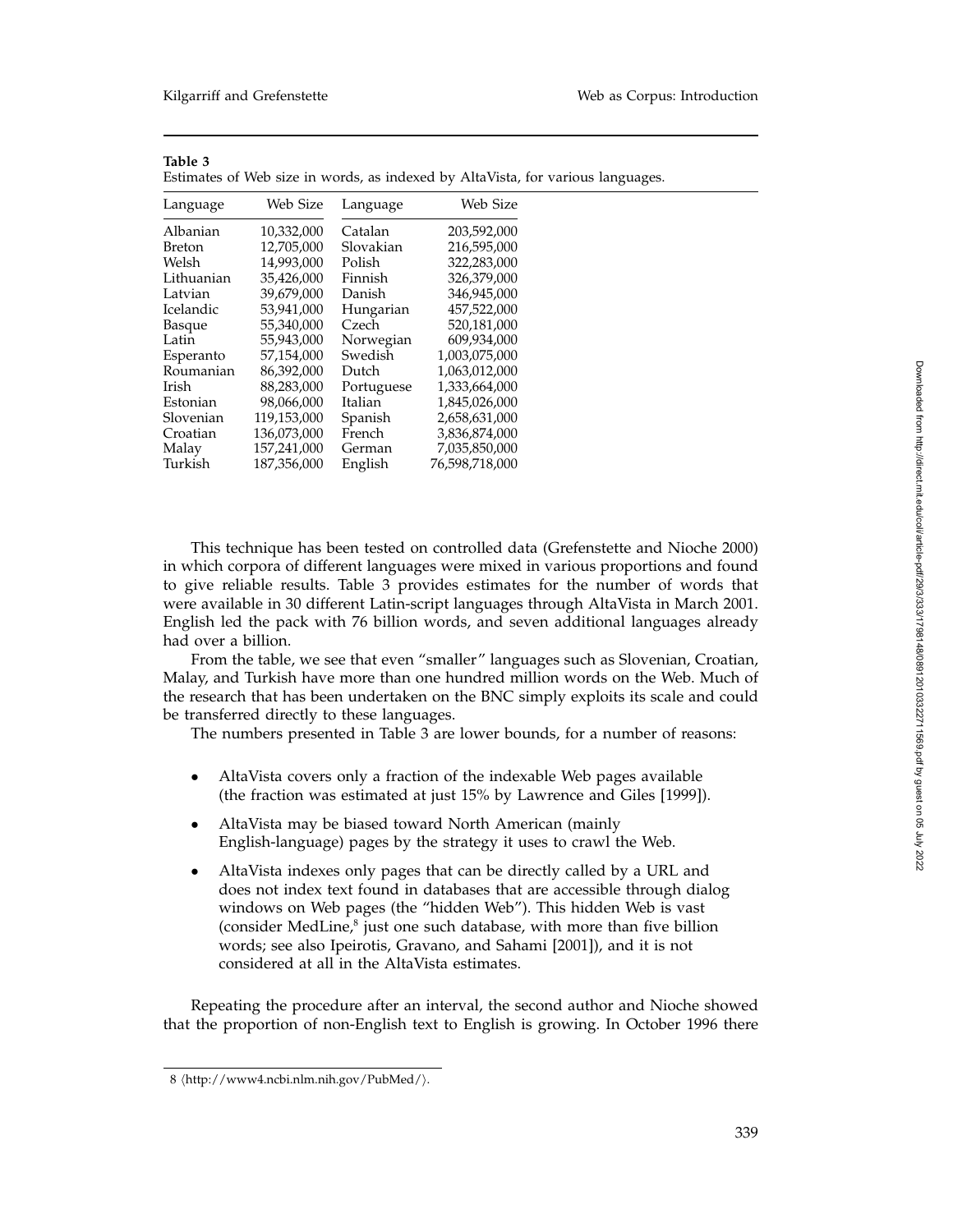#### **Table 4**

AltaVista frequencies for candidate translations of *groupe de travail*.

| labor cluster    | 21  | labour collective | 428     |
|------------------|-----|-------------------|---------|
| labor grouping   | 28  | work collective   | 759     |
| labour concern   | 45  | work concern      | 772     |
| labor concern    | 77  | labor group       | 3,977   |
| work grouping    | 124 | labour group      | 10,389  |
| work cluster     | 279 | work group        | 148,331 |
| labor collective | 423 |                   |         |

were 38 German words for every 1,000 words of English indexed by AltaVista. In August 1999, there were 71, and in March 2001, 92.

## **3.1 Finding the Right Translation**

How can these large numbers be used for other language-processing tasks? Consider the compositional French noun phrase *groupe de travail*. In the MEMODATA bilingual dictionary,9 the French word *groupe* is translated by the English words *cluster, group, grouping, concern*, and *collective*. The French word *travail* translates as *work, labor*, or *labour*. Many Web search engines allow the user to search for adjacent phrases. Combining the possible translations of *groupe de travail* and submitting them to AltaVista in early 2003 yielded the counts presented in Table 4. The phrase *work group* is 15 times more frequent than any other and is also the best translation among the tested possibilities. A set of controlled experiments of this form is described in Grefenstette (1999). In Grefenstette's study, a good translation was found in 87% of ambiguous cases from German to English and 86% of ambiguous cases from Spanish to English.

## **4. Representativeness**

We know the Web is big, but a common response to a plan to use the Web as a corpus is "but it's not representative." There are a great many things to be said about this. It opens up a pressing yet almost untouched practical and theoretical issue for computational linguistics and language technology.

## **4.1 Theory**

First, "representativeness" begs the question "representative of what?" Outside very narrow, specialized domains, we do not know with any precision what existing corpora might be representative of. If we wish to develop a corpus of general English, we may think it should be representative of general English, so we then need to define the population of "general English-language events" of which the corpus will be a sample. Consider the following issues:

• Production and reception: Is a language event an event of speaking or writing, or one of reading or hearing? Standard conversations have, for each utterance, one speaker and one hearer. A *Times* newspaper article has (roughly) one writer and several hundred thousand readers.

<sup>9</sup> See  $\langle$ http://www.elda.fr/cata/text/M0001.html $\rangle$ . The basic multilingual lexicon produced by MEMODATA contains 30,000 entries for five languages: French, English, Italian, German, Spanish.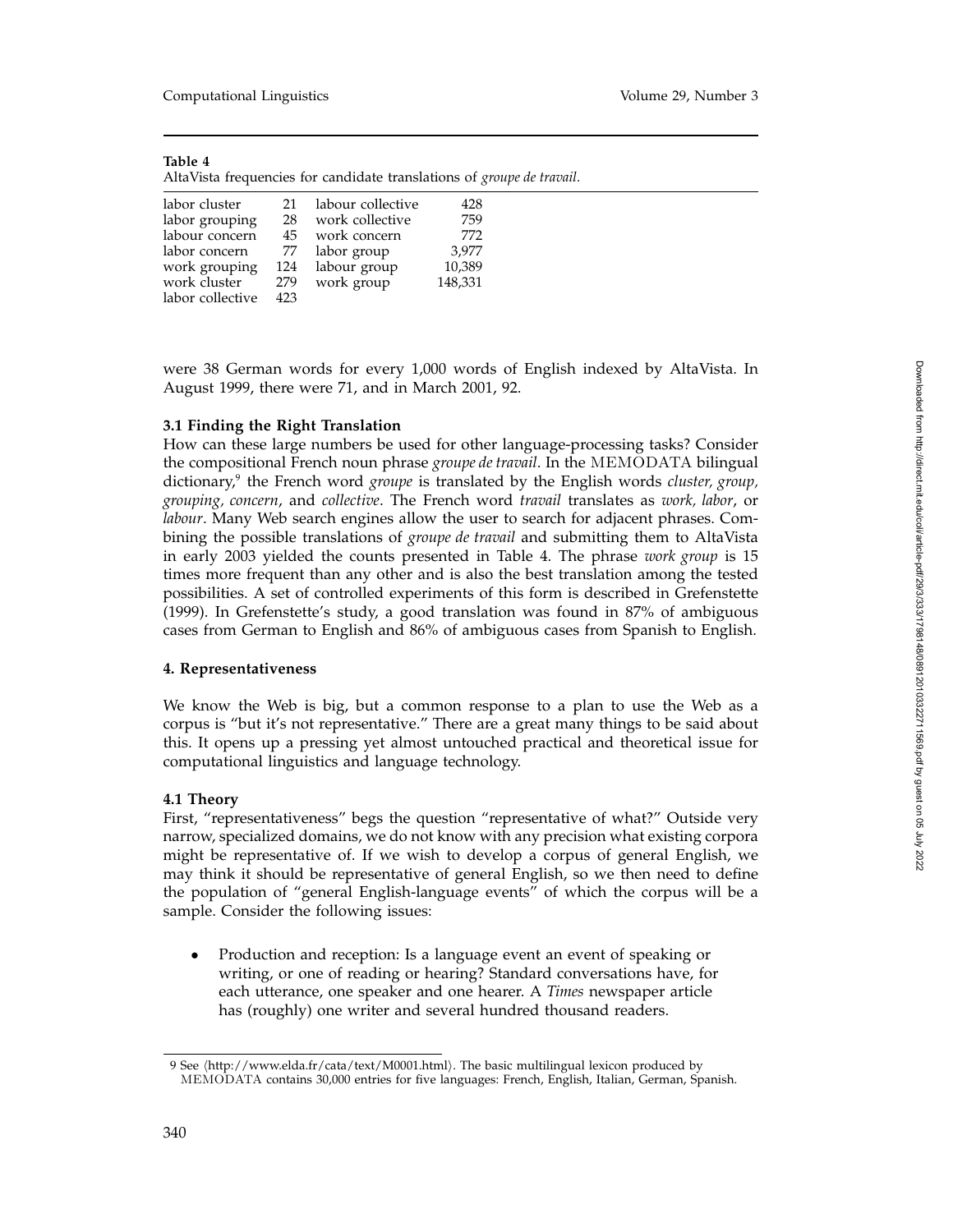- Speech and text: Do speech events and written events have the same status? It seems likely that there are orders of magnitude more speech events than writing events, yet most corpus research to date has tended to focus on the more tractable task of gathering and working with text.
- Background language: Does muttering under one's breath or talking in one's sleep constitute a speech event, and does doodling with words constitute a writing event? Or, on the reception side, does passing (and possibly subliminally reading) a roadside advertisement constitute a reading event? And what of having the radio on but not attending to it, or the conversational murmur in a restaurant?
- Copying: if *I'd like to teach the world to sing*, and, like Michael Jackson or the Spice Girls, am fairly successful in this goal and everyone sings my song, then does each individual singing constitute a distinct language production event?

In the text domain, organizations such as Reuters produce news feeds that are typically adapted to the style of a particular newspaper and then republished: Is each republication a new writing event? (These issues, and related themes of cut-and-paste authorship, ownership, and plagiarism, are explored in Wilks [2003].)

#### **4.2 Technology**

Application developers urgently need to know what to do about sublanguages. It has often been argued that, within a sublanguage, few words are ambiguous, and a limited repertoire of grammatical structures is used (Kittredge and Lehrberger 1982). This points to sublanguage-specific application development's being substantially simpler than general-language application development. However, many of the resources that developers may wish to use are general-language resources, such as, for English, WordNet, ANLT, XTag, COMLEX, and the BNC. Are they relevant for building applications for sublanguages? Can they be used? Is it better to use a language model based on a large general-language corpus or a relatively tiny corpus of the right kind of text? Nobody knows. There is currently no theory, no mathematical models, and almost no discussion.

A related issue is that of porting an application from the sublanguage for which it was developed to another. It should be possible to use corpora for the two sublanguages to estimate how large a task this will be, but again, our understanding is in its infancy.

# **4.3 Language Modeling**

Much work in recent years has gone into developing language models. Clearly, the statistics for different types of text will be different (Biber 1993). This imposes a limitation on the applicability of any language model: We can be confident only that it predicts the behavior of language samples of the same text type as the trainingdata text type (and we can be entirely confident only if training and test samples are random samples from the same source).

When a language technology application is put to use, it will be applied to new text for which we cannot guarantee the text type characteristics. There is little work on assessing how well one language model fares when applied to a text type that is different from that of the training corpus. Two studies in this area are Sekine (1997) and Gildea (2001), both of which show substantial variation in model performance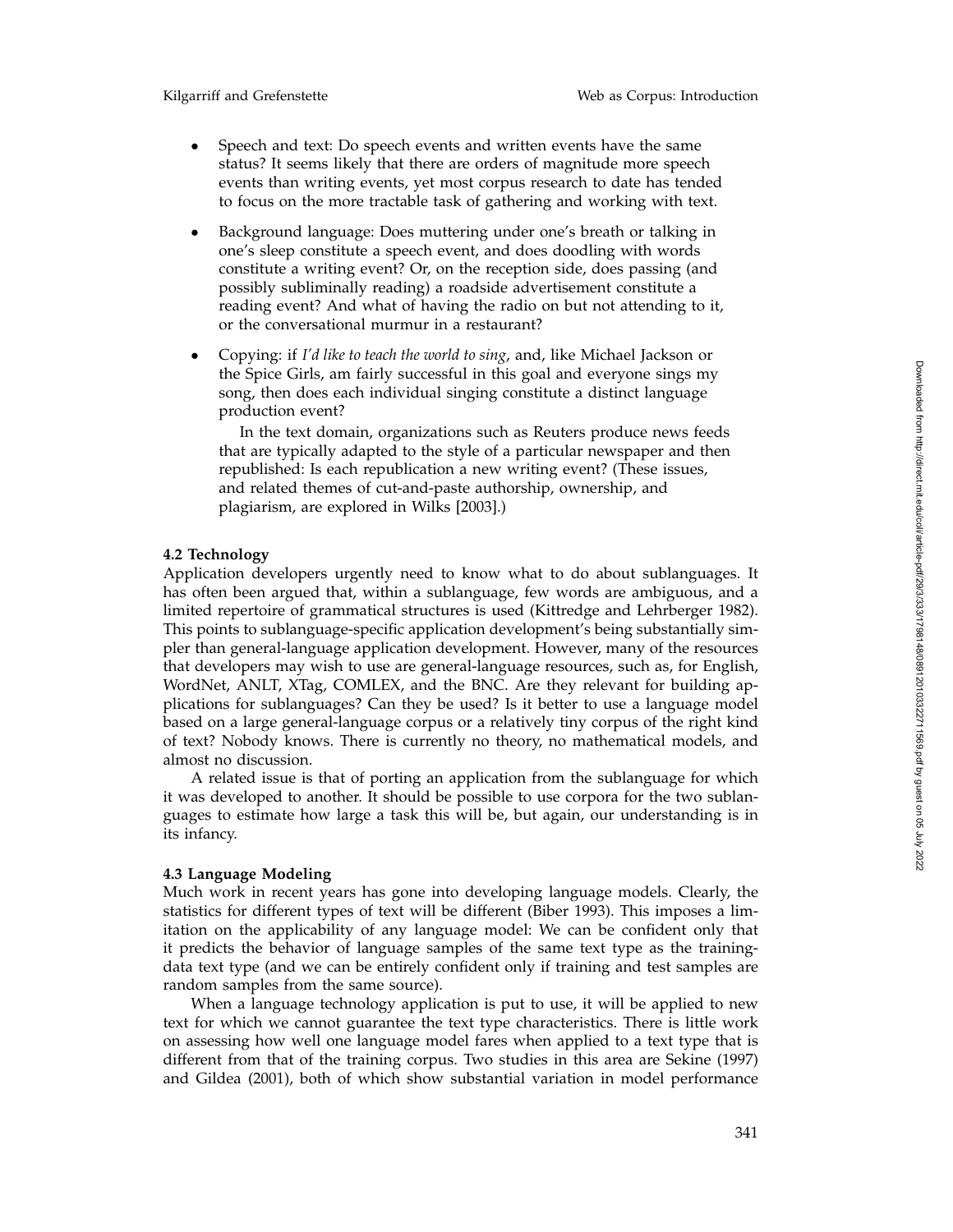#### **Table 5**

Hits for Spanish *pensar que* with and without possible "dequeismos errors" (spurious *de* between the verb and the relative), from Alltheweb.com (March 2003). Not all items are errors (e.g., "...pienso de que manera... " ... *think how*...). The correct form is always at least 500 times more common than any potentially incorrect form.

| pienso de que  | 388     |
|----------------|---------|
| pienso que     | 356,874 |
| piensas de que | 173     |
| piensas que    | 84,896  |
| piense de que  | 92      |
| piense que     | 67,243  |
| pensar de que  | 1,640   |
| pensar que     | 661,883 |

when the training corpus changes. The lack of theory of text types leaves us without a way of assessing the usefulness of language-modeling work.

# **4.4 Language Errors**

Web texts are produced by a wide variety of authors. In contrast to paper-based, copyedited published texts, Web-based texts may be produced cheaply and rapidly with little concern for correctness. On Google a search for "I beleave" has 3,910 hits, and "I beleive," 70,900. The correct "I believe" appears on over four million pages. Table 5 presents what is regarded as a common grammatical error in Spanish, comparing the frequency of such forms to the accepted forms on the Web. All the "erroneous" forms exist, but much less often than the "correct" forms. The Web is a dirty corpus, but expected usage is much more frequent than what might be considered noise.

# **4.5 Sublanguages and General-Language-Corpus Composition**

A language can be seen as a modest core of lexis, grammar, and constructions, plus a wide array of different sublanguages, as used in each of a myriad of human activities. This presents a challenge to general-language resource developers: Should sublanguages be included? The three possible positions are

- No, none should.
- Some, but not all, should.
- Yes, all should.

The problem with the first position is that, with all sublanguages removed, the residual core gives an impoverished view of language (quite apart from demarcation issues and the problem of determining what is left). The problem with the second is that it is arbitrary. The BNC happens to include cake recipes and research papers on gastro-uterine diseases, but not car manuals or astronomy texts. The third has not, until recently, been a viable option.

# **4.6 Literature**

To date, corpus developers have been obliged to make pragmatic decisions about the sorts of text to go into a corpus. Atkins, Clear, and Ostler (1992) describe the desiderata and criteria used for the BNC, and this stands as a good model for a general-purpose, general-language corpus. The word *representative* has tended to fall out of discussions, to be replaced by the meeker *balanced* .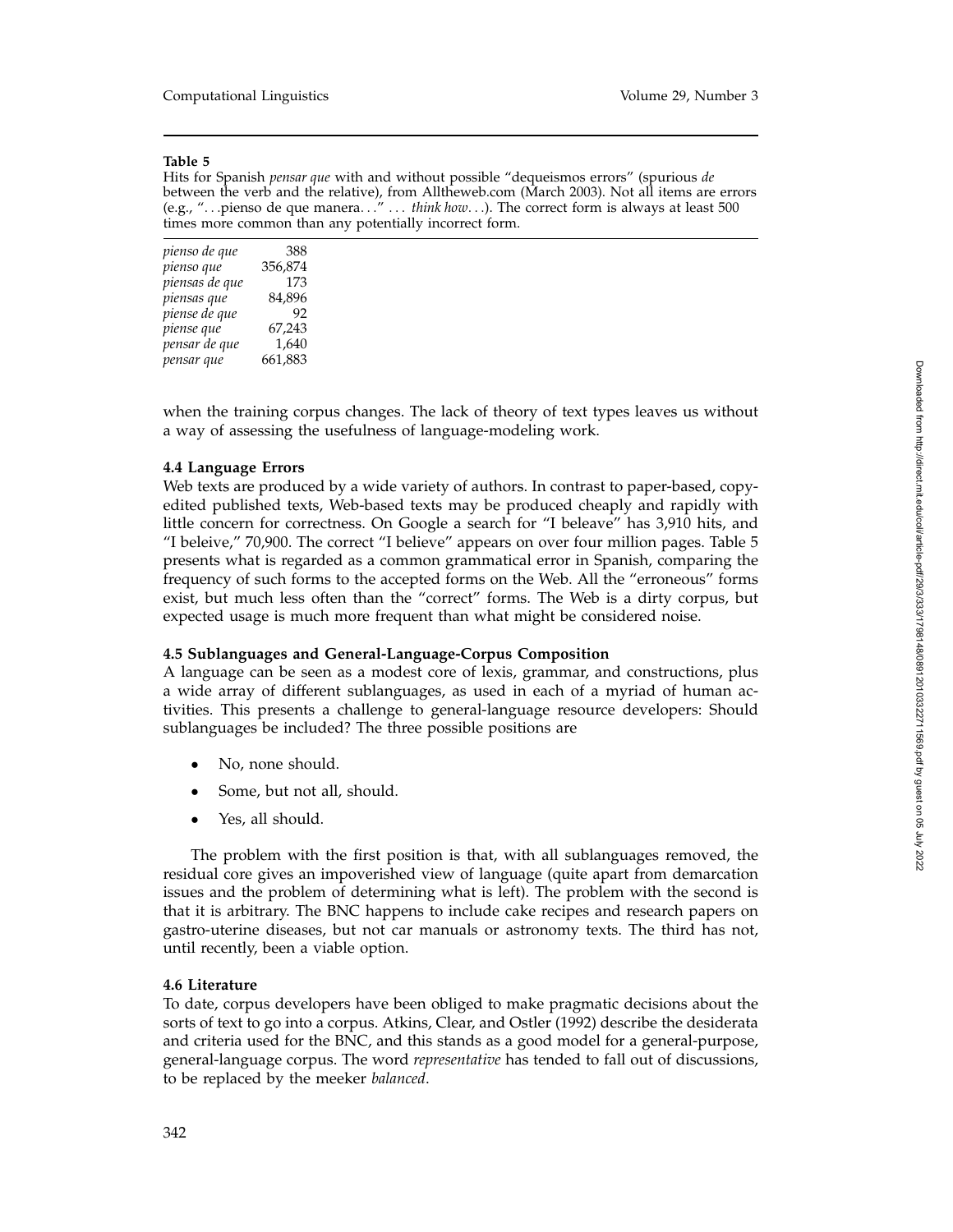The recent history of mathematically sophisticated modeling of language variation begins with Biber (1988), who identifies and quantifies the linguistic features associated with different spoken and written text types. Habert and colleagues (Folch et al. 2000; Beaudouin et al. 2001) have been developing a workstation for specifying subcorpora according to text type, using Biber-style analyses, among others. In Kilgarriff (2001) we present a first pass at quantifying similarity between corpora, and Cavaglia (2002) continues this line of work. As mentioned above, Sekine (1997) and Gildea (2001) directly address the relation between NLP systems and text type; one further such item is Roland et al. (2000). Buitelaar and Sacaleanu (2001) explores the relation between domain and sense disambiguation. A practical discussion of a central technical concern is Vossen (2001), which tailors a general-language resource for a domain.

Baayen (2001) presents sophisticated mathematical models for word frequency distributions, and it is likely that his mixture models have potential for modeling sublanguage mixtures. His models have been developed with a specific, descriptive goal in mind and using a small number of short texts: It is unclear whether they can be usefully applied in NLP.

Although the extensive literature on text classification (Manning and Schütze 1999, pages 575–608) is certainly relevant, it most often starts from a given set of categories and cannot readily be applied to the situation in which the categories are not known in advance. Also, the focus is usually on content words and topics or domains, with other differences of genre or sublanguage remaining unexamined. Exceptions focusing on genre include Kessler, Nunberg, and Schütze (1997) and Karlgren and Cutting (1994).

## **4.7 Representativeness: Conclusion**

The Web is not representative of anything else. But neither are other corpora, in any well-understood sense. Picking away at the question merely exposes how primitive our understanding of the topic is and leads inexorably to larger and altogether more interesting questions about the nature of language, and how it might be modeled.

"Text type" is an area in which our understanding is, as yet, very limited. Although further work is required irrespective of the Web, the use of the Web forces the issue. Where researchers use established corpora, such as Brown, the BNC, or the Penn Treebank, researchers and readers are willing to accept the corpus name as a label for the type of text occurring in it without asking critical questions. Once we move to the Web as a source of data, and our corpora have names like "April03-sample77," the issue of how the text type(s) can be characterized demands attention.

# **5. Introduction to Articles in This Special Issue**

One use of a corpus is to extract a language model: a list of weighted words, or combinations of words, that describe (1) how words are related, (2) how they are used with each other, and (3) how common they are in a given domain. Language models are used in speech processing to predict which word combinations are likely interpretations of a sound stream, in information retrieval to decide which words are useful indicators of a topic, and in machine translation to identify good translation candidates.

In this volume, Celina Santamaría, Julio Gonzalo, and Felisa Verdejo describe how to build sense-tagged corpora from the Web by associating word meanings with Web page directory nodes. The Open Directory Project (at dmoz.org ) is a collaborative, volunteer project for classifying Web pages into a taxonomic hierarchy. Santamaría et al. present an algorithm for attaching WordNet word senses to nodes in this same taxonomy, thus providing automatically created links between word senses and Web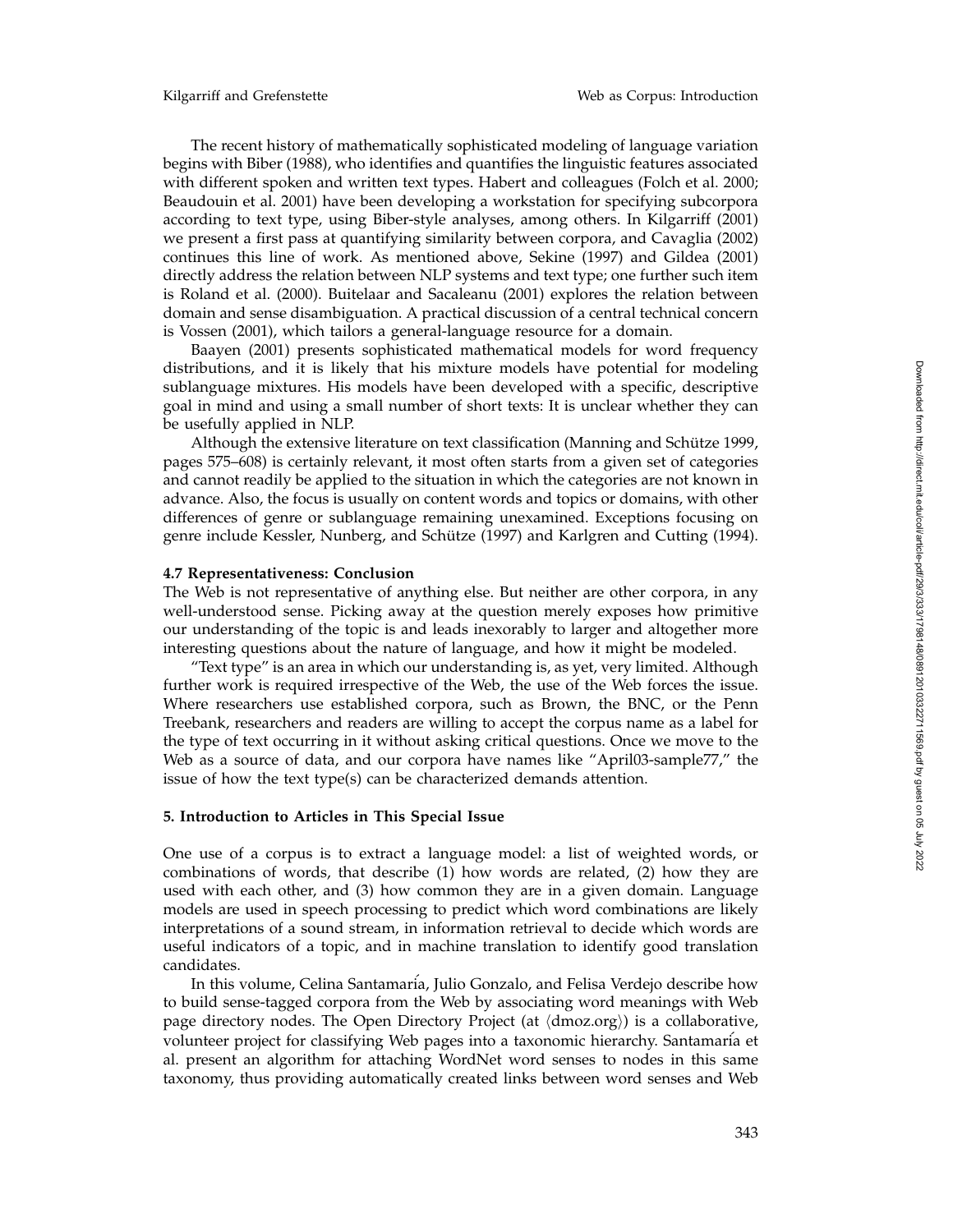pages. They also show how this method can be used for automatic acquisition of sense-tagged corpora, from which one could, among other things, produce language models tied to certain senses of words, or for a certain domain.

Unseen words, or word sequences—that is, words or sequences not occurring in training data—are a problem for language models. If the corpus from which a particular model is extracted is too small, there are many such sequences. Taking the second author's work, as described above, as a starting point, Frank Keller and Mirella Lapata examine how useful the Web is as a source of frequency information for rare items: specifically, for dependency relations involving two English words such as <*fulfill* OB-JECT *obligation*>. They generate pairs of common words, constructing combinations that are and are not attested in the BNC. They then compare the frequency of these combinations in a larger 325-million-word corpus and on the Web. They find that Web frequency counts are consistent with those for other large corpora. They also report on a series of human-subject experiments in which they establish that Web statistics are good at predicting the intuitive plausibility of predicate-argument pairs. Other experiments discussed in their article show that Web counts correlate reliably with counts re-created using class-based smoothing and overcome some problems of data sparseness in the BNC.

Other very large corpora are available for English (English is an exception), and the other three papers in the special issue all exploit the multilinguality of the Web. Andy Way and Nano Gough show how the Web can provide data for an examplebased machine translation (Nagao 1984) system. First, they extract 200,000 phrases from a parsed corpus. These phrases are sent to three online translation systems. Both original phrases and translations are chunked. From these pairings a set of chunk translations is extracted to be applied in a piecewise fashion to new input text. The authors use the Web again at a final stage to rerank possible translations by verifying which subsequences among the possible translations are most attested.

The two remaining articles present methods for building aligned bilingual corpora from the Web. It seems plausible that such automatic construction of translation dictionaries can palliate the lack of translation resources for many language pairs. Philip Resnik was the first to recognize that it is possible to build large parallel bilingual corpora from the Web. He found that one can exploit the appearance of language flags and other clues that often lead to a version of the same page in a different language.<sup>10</sup> In this issue, Resnik and Noah Smith present their STRAND system for building bilingual corpora from the Web.

An alternative method is presented by Wessel Kraaij, Jian-Yun Nie, and Michel Simard. They use the resulting parallel corpora to induce a probabilistic translation dictionary that is then embedded into a cross-language information retrieval system. Various alternative embeddings are evaluated using the CLEF (Peters 2001) multilingual information retrieval test beds.

#### **6. Prospects**

The default means of access to the Web is through a search engine such as Google. Although the Web search engines are dazzlingly efficient pieces of technology and excellent at the task they set for themselves, for the linguist they are frustrating:

<sup>10</sup> For example, one can find Azerbaijan news feeds online at  $\langle http://www.525ci.com\rangle$  in Azeri (written with a Turkish code set), and on the same page are pointers to versions of the same stories in English and in Russian.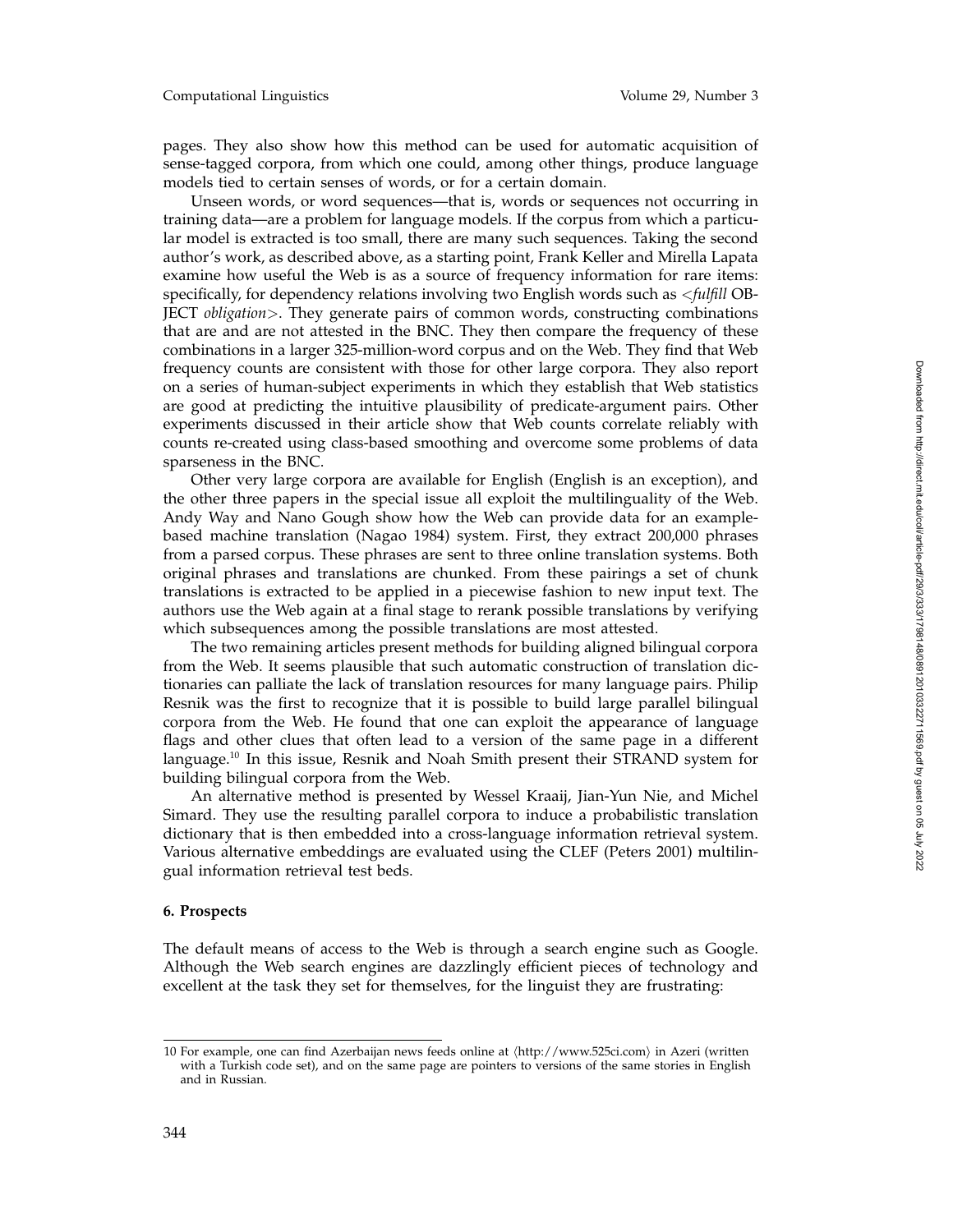- The search engine results do not present enough instances (1,000 or 5,000) maximum).
- They do not present enough context for each instance (Google provides a fragment of around ten words).
- They are selected according to criteria that are, from a linguistic perspective, distorting (with uses of the search term in titles and headings going to the top of the list and often occupying all the top slots).
- They do not allow searches to be specified according to linguistic criteria such as the citation form for a word, or word class.
- The statistics are unreliable, with frequencies given for "pages containing *<sup>x</sup>*" varying according to search engine load and many other factors.

If only these constraints were removed, a search engine would be a wonderful tool for language researchers. Each of the constraints could straightforwardly be resolved by search engine designers, but linguists are not a powerful lobby, and search engine company priorities will never perfectly match our community's. This suggests a better solution: Do it ourselves. Then the kinds of processing and querying would be designed explicitly to meet linguists' desiderata, without any conflict of interest or "poor relation" role. Large numbers of possibilities open up. All those processes of linguistic enrichment that have been applied with impressive effect to smaller corpora could be applied to the Web. We could parse the Web. Web searches could be specified in terms of lemmas, constituents (e.g., noun phrase), and grammatical relations rather than strings. The way would be open for further anatomizing of Web text types and domains. Thesauruses and lexicons could be developed directly from the Web. And all for a multiplicity of languages. $11$ 

The Web contains enormous quantities of text, in numerous languages and language types, on a vast array of topics. Our take on the Web is that it is a fabulous linguists' playground. We hope the special issue will encourage you to come on out and play!

#### **References**

- Agirre, Eneko, Olatz Ansa, Eduard Hovy and David Martinez. 2000. Enriching very large ontologies using the WWW. In *Proceedings of the Ontology Learning Workshop of the European Conference of AI (ECAI)*, Berlin.
- Atkins, Sue. 1993. Tools for computer-aided corpus lexicography: The Hector project. *Acta Linguistica Hungarica*, 41:5–72.
- Atkins, Sue, Jeremy Clear, and Nicholas Ostler. 1992. Corpus design criteria. *Literary and Linguistic Computing*, 7(1):1–16.
- Baayen, Harald. 2001. *Word Frequency Distributions*. Kluwer, Dordrecht.
- Baker, Collin F., Charles J. Fillmore, and John B. Lowe. 1998. The Berkeley FrameNet Project. In *Proceedings of*

*COLING-ACL*, pages 86–90, Montreal, August.

- Banko, Michele and Eric Brill. 2001. Scaling to very very large corpora for natural language disambiguation. In *Proceedings of the 39th Annual Meeting of the Association for Computational Linguistics and the 10th Conference of the European Chapter of the Association for Computational Linguistics* , Toulouse.
- Beaudouin, Valérie, Serge Fleury, Benoît Habert, Gabriel Illouz, Christian Licoppe, and Marie Pasquier. 2001. Typweb: décrire la toile pour mieux comprendre les parcours. In *Colloque International sur les Usages et les Services des T ´el ´ecommunications* (CIUST'01), Paris, June. Available at  $\langle$ http://www.cavi.univ-

<sup>11</sup> The idea is developed further in Grefenstette (2001) and in Kilgarriff (2003).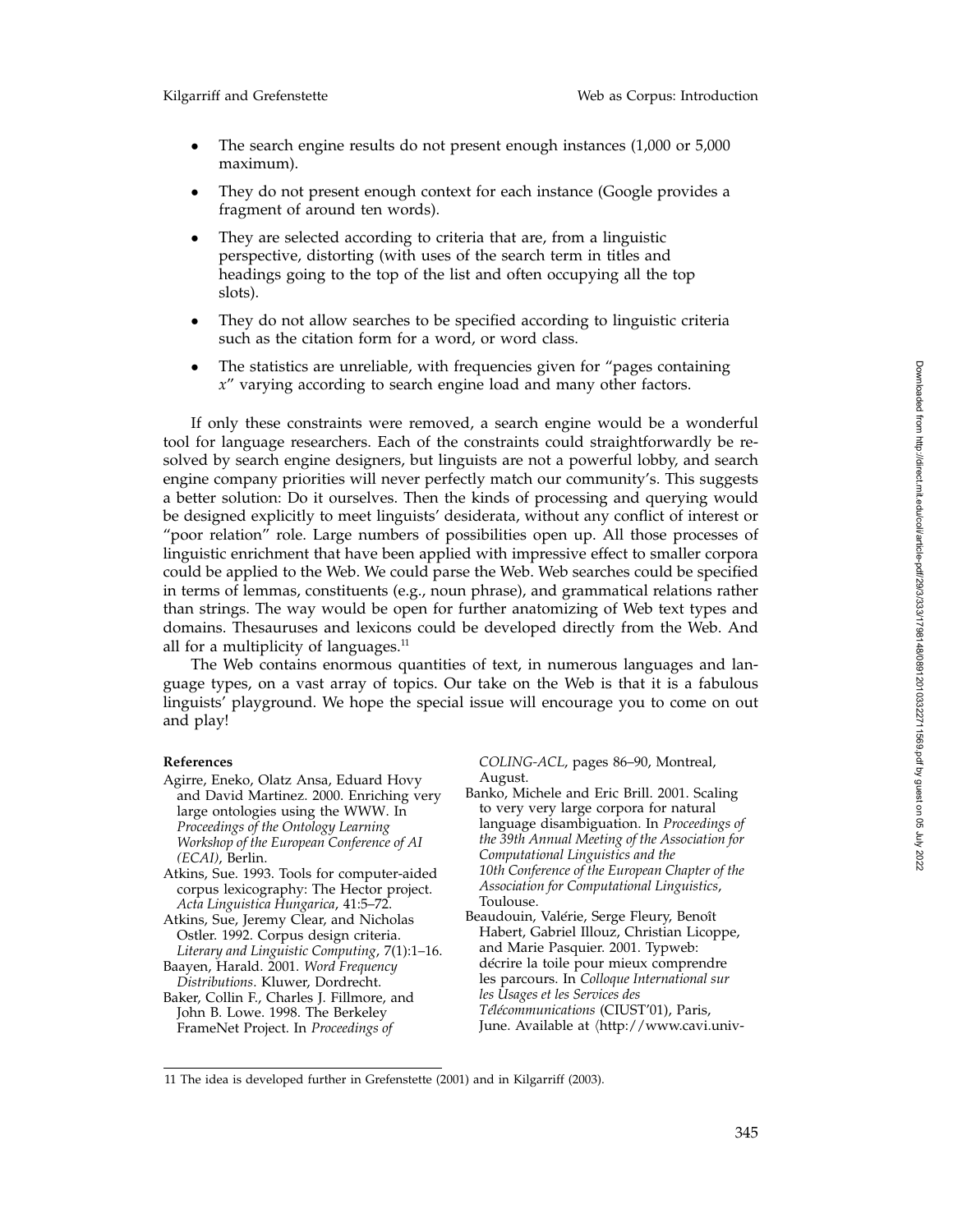paris3.fr/ilpga/ilpga/sfleury/typweb.htm).

- Beesley, Kenneth R. 1988. Language identifier: A computer program for automatic natural-language identification of on-line text. In *Language at Crossroads: Proceedings of the 29th Annual Conference of the American Translators Association*, pages 47–54, October 12–16.
- Biber, Douglas. 1988. *Variation across speech and writing*. Cambridge University Press, Cambridge.
- Biber, Douglas. 1993. Using register-diversified corpora for general language studies. *Computational Linguistics*, 19(2):219–242.
- Briscoe, Ted and John Carroll. 1997. Automatic extraction of subcategorization from corpora. In *Proceedings of the Fifth Conference on Applied Natural Language Processing*, pages 356–363, Washington, DC, April.
- Buitelaar, Paul and Bogdan Sacaleanu. 2001. Ranking and selecting synsets by domain relevance. In *Proceedings of the Workshop on WordNet and Other Lexical Resources: Applications, Extensions and Customizations, NAACL*, Pittsburgh, June.
- Burnard, Lou. 1995. *The BNC Reference Manual*. Oxford University Computing Service, Oxford.
- Cavaglia, Gabriela. 2002. Measuring corpus homogeneity using a range of measures for inter-document distance. In *Proceedings of the Third International Conference on Language Resources and Evaluation*, pages 426–431, Las Palmas de Gran Canaria, Spain, May.
- Church, Kenneth W. and Robert L. Mercer. 1993. Introduction to the special issue on computational linguistics using large corpora. *Computational Linguistics*, 19(1):1–24.
- Dumais, Susan, Michele Banko, Eric Brill, Jimmy Lin, and Andrew Ng. 2002. Web question answering: Is more always better? In *Proceedings of the 25th ACM SIGIR*, pages 291–298, Tampere, Finland.
- Fletcher, William. 2002. Facilitating compilation and dissemination of ad-hoc web corpora. In *Teaching and Language Corpora 2002.* Available at  $\langle$ http:// miniappolis.com/KWiCFinder/ KWiCFinder.html).<br>.
- Folch, Helka, Serge Heiden, Benoît Habert, Serge Fleury, Gabriel Illouz, Pierre Lafon, Julien Nioche, and Sophie Prévost. 2000. Typtex: Inductive typological text classification by multivariate statistical analysis for NLP systems tuning/evaluation. In *Proceedings of the Second Language Resources and Evaluation*

*Conference*, pages 141–148, Athens, May–June.

- Fujii, Atsushi and Tetsuya Ishikawa. 2000. Utilizing the World Wide Web as an encyclopedia: Extracting term descriptions from semi-structured text. In *Proceedings of the 38th Meeting of the ACL*, pages 488–495, Hong Kong, October.
- Gildea, Daniel. 2001. Corpus variation and parser performance. In *Proceedings of the Conference on Empirical Methods in NLP*, Pittsburgh, PA.
- Greenwood, Mark, Ian Roberts, and Robert Gaizauskas. 2002. University of Sheffield TREC 2002 Q & A system. In E. M. Voorhees and Lori P. Buckland, editors, *The Eleventh Text Retrieval Conference (TREC-11)*, Washington. U.S. Government Printing Office.
- Grefenstette, Gregory. 1995. Comparing two language identification schemes. In *Proceedings of the Third International Conference on the Statistical Analysis of Textual Data (JADT'95)*, pages 263–268, Rome, December 11–13. Available at www.xrce.xerox.com/competencies/contentanalysis/publications/Documents/P49030/ content/gg\_aslib.pdf).
- Grefenstette, Gregory. 1999. The WWW as a resource for example-based MT tasks. Paper presented at ASLIB "Translating and the Computer" conference, London, October.
- Grefenstette, Gregory. 2001. Very large lexicons. In Walter Daelemans, Khalil Simaan, Jakub Zavrel, and Jorn Veenstra, editors, *Computational Linguistics in the Netherlands 2000: Selected Papers from the Eleventh CLIN Meeting*, Language and Computers 37. Rodopi, Amsterdam.
- Grefenstette, Gregory and Julien Nioche. 2000. Estimation of english and non-english language use on the WWW. In *Proceedings of the RIAO (Recherche d'Informations Assistée par Ordinateur*), pages 237–246, Paris.
- Hawking, D., E. Voorhees, N. Craswell, and P. Bailey. 1999. Overview of the TREC8 Web track. In *Proceedings of the Eighth Text Retrieval Conference*, Gaithersburg, Maryland, November.
- Ipeirotis, Panagiotis G., Luis Gravano, and Mehran Sahami. 2001. Probe, count, and classify: Categorizing hidden Web databases. In *Proceedings of the SIGMOD Conference*, Santa Barbara, CA.
- Jones, Rosie and Rayid Ghani. 2000. Automatically building a corpus for a minority language from the Web. In *Proceedings of the Student Workshop of the 38th Annual Meeting of the Association for*